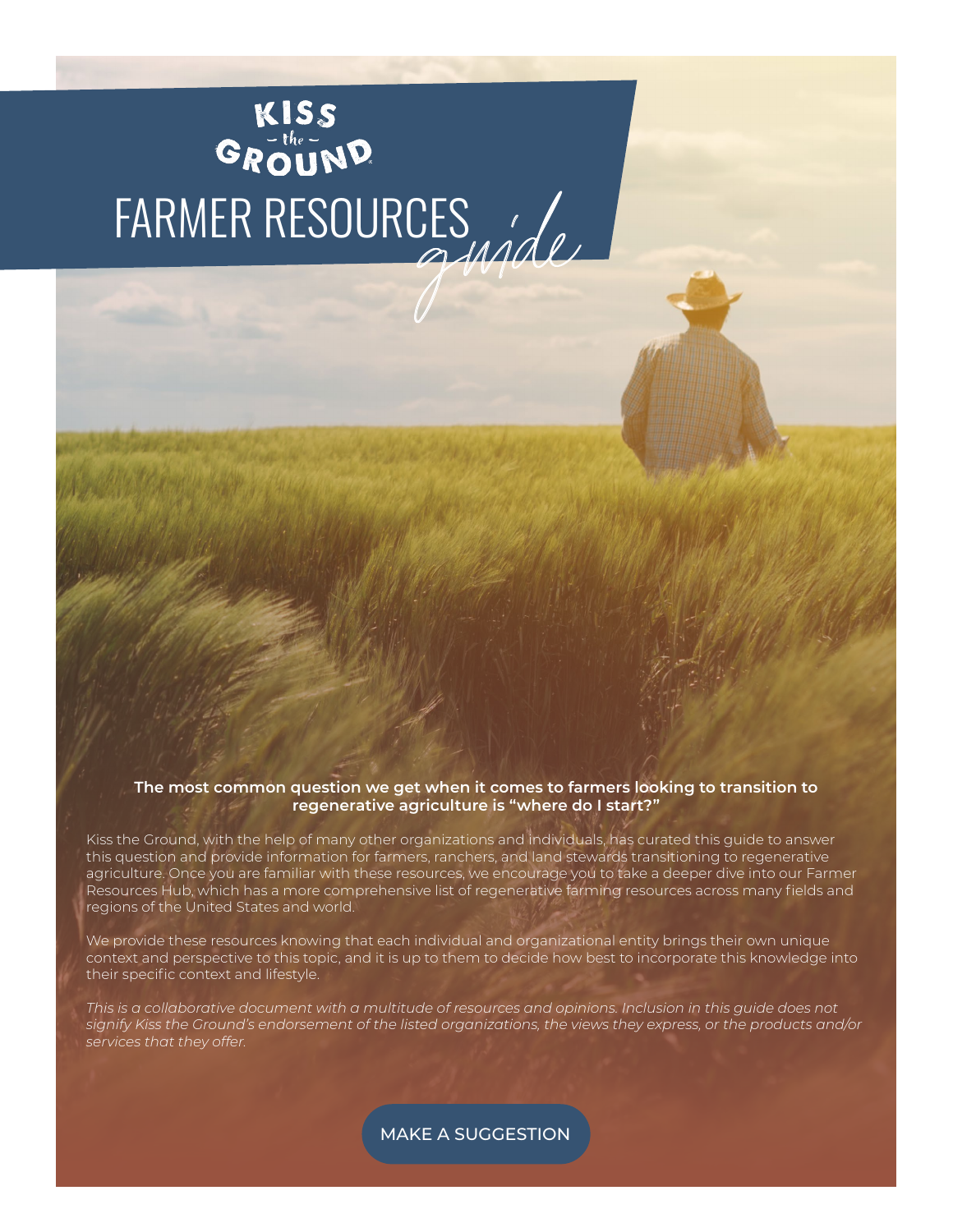#### [Resources by Region](https://docs.google.com/spreadsheets/d/1K4sRYxyGah5prYKoAiRxo_morYSgoFk1PWs0oTTD8OU/edit?pli=1#gid=75915185)

Search through our database to find organizations and technical service providers in your region that can support you in your transition to regenerative agriculture. This is by no means an exhaustive list, but a starting point for farmers and ranchers curious about transitioning.

For U.S. Farmers and Ranchers, your local conservation district, state department of agriculture, and land-grant universities/cooperative extension may have helpful resources for you. These agencies typically have soil health and other conservation grants and/or assistance programs for farmers and ranchers. In California, for instance, UC [Cooperative Extension](https://ucanr.edu/About/Locations/) agents provide free grant writing assistance for farmers applying for specific programs through the [California Department of Food and Agriculture, Office of Environmental Farming & Innovation.](https://www.cdfa.ca.gov/oefi/)

# [Training & Education](https://docs.google.com/spreadsheets/d/1K4sRYxyGah5prYKoAiRxo_morYSgoFk1PWs0oTTD8OU/edit?pli=1#gid=1687706236)

In addition to our [Stewardship](https://kisstheground.com/stewardship/) [courses](https://kisstheground.com/partner-courses/) and partner courses you can find various trainings and online courses to help you better understand the principles and practical implementation of regenerative agriculture in your context. There is a vast selection of resources available for free on YouTube and other platforms to get you started. If a formal education program is right for you, dive deeper into this list of training courses.

#### [Farm Financing & Planning](https://docs.google.com/spreadsheets/d/1K4sRYxyGah5prYKoAiRxo_morYSgoFk1PWs0oTTD8OU/edit?pli=1#gid=2049927135)

Finding the capital to grow your farming or ranching business and develop financial and succession plans can be challenging. We have provided a list of resources to help you find loans, investors, and grants. You can also get help drafting lease agreements, writing financial plans, and/or documenting succession plans that align with your values.

# [Equipment & Technology](https://docs.google.com/spreadsheets/d/1K4sRYxyGah5prYKoAiRxo_morYSgoFk1PWs0oTTD8OU/edit?pli=1#gid=132757557)

Transitioning to regenerative agriculture can be difficult as it often requires a different set of lower, disturbance tools (i.e. no till seed drills, roller crimpers, etc) – or some re-fabrication of your old tools! This list provides opportunities for acquiring equipment that can help get a regenerative operation off the ground. Also included are various mobile apps and online programs to help farmers and ranchers implement and track their regenerative farming transition.

# [Food and Farm Policy](https://docs.google.com/spreadsheets/d/1K4sRYxyGah5prYKoAiRxo_morYSgoFk1PWs0oTTD8OU/edit?pli=1#gid=991763195)

When it comes to shaping farm policy, farmers' voices matter the most! Stay up to date on food and farm policy so you can weigh in on legislation that will impact your operation and community at large. Sign up for newsletters to stay connected to organizations leading the charge on policy change. Through [Soil Policy Action](http://soilpolicyaction.us) we provide simple and quick ways for you to engage with your local representatives and become an advocate for laws that support small-scale farmers and ranchers.

# [Carbon & Ecosystem Markets](https://docs.google.com/spreadsheets/d/1K4sRYxyGah5prYKoAiRxo_morYSgoFk1PWs0oTTD8OU/edit?pli=1#gid=383384037)

Regenerative farmers and ranchers are increasingly being recognized for the climate benefits of their land stewardship, including improved water quality, increased biodiversity, and carbon sequestration. Identify financial incentives and opportunities for scaling up regenerative agriculture that yields positive ecological outcomes and learn how to get paid for the ecosystem services your operation provides.

# [Thought Leaders](https://docs.google.com/spreadsheets/d/1K4sRYxyGah5prYKoAiRxo_morYSgoFk1PWs0oTTD8OU/edit?pli=1#gid=516199043)

This list includes pioneers and people at the forefront of the regenerative movement. These resources help facilitate the conversation around regenerative agriculture, illuminating the potential to move from what is, to what could be. These thought leaders are exceptional communicators and practitioners of regenerative agriculture and business.

# **[Consultants](https://docs.google.com/spreadsheets/d/1K4sRYxyGah5prYKoAiRxo_morYSgoFk1PWs0oTTD8OU/edit?pli=1#gid=954481804)**

While regenerative principles are universal, the practices are place and context dependent. Find experienced professionals in your area who can help you get started implementing regenerative techniques that are right for you! Consultants offer a range of services: farm planning, financial planning, financing, soil health testing, and ecosystem monitoring.